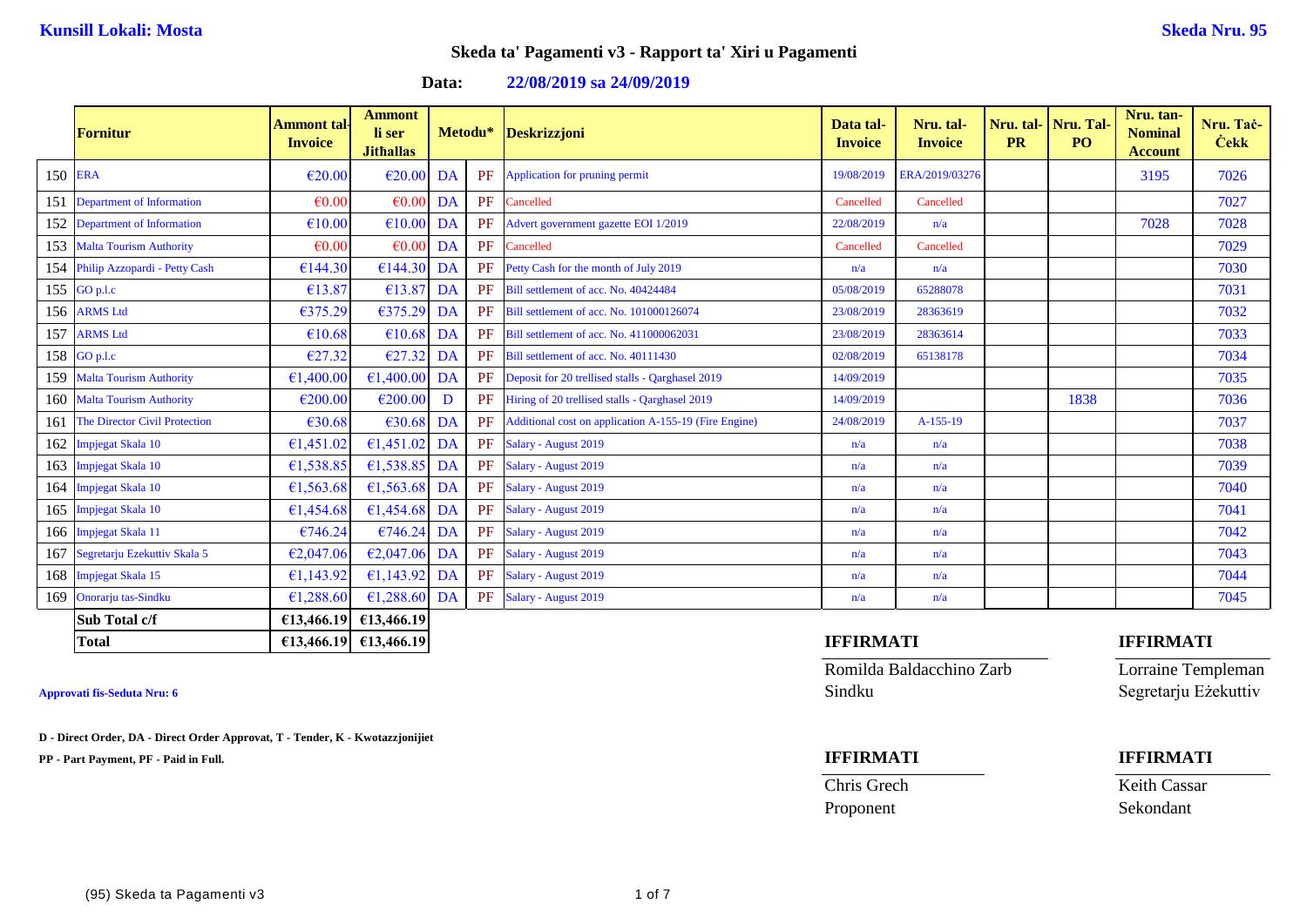**Data: 22/08/2019 sa 24/09/2019**

|     | <b>Fornitur</b>                    | Ammont tal<br><b>Invoice</b> | <b>Ammont</b><br>li ser<br><b>Jithallas</b> |    | Metodu* | <b>Deskrizzjoni</b>                                                                                                                        | Data tal-<br><b>Invoice</b> | Nru. tal-<br><b>Invoice</b> | Nru. tal-<br><b>PR</b> | Nru. Tal-<br>P <sub>O</sub> | Nru. tan-<br><b>Nominal</b><br><b>Account</b> | Nru. Tač-<br><b>Cekk</b> |
|-----|------------------------------------|------------------------------|---------------------------------------------|----|---------|--------------------------------------------------------------------------------------------------------------------------------------------|-----------------------------|-----------------------------|------------------------|-----------------------------|-----------------------------------------------|--------------------------|
|     | 170 Impjegat Skala 15              | €1,092.2                     | €1,092.21                                   | DA | PF      | Salary - August 2019                                                                                                                       | n/a                         | n/a                         |                        |                             |                                               | 7046                     |
| 171 | <b>Keith Cassar</b>                | €160.00                      | €160.00                                     | DA | PF      | Councillor's Allowance - July 2019                                                                                                         | n/a                         | n/a                         |                        |                             |                                               | 7047                     |
|     | 172 Frans Deguara                  | €182.00                      | $€182.00$ DA                                |    | PF      | Councillor's Allowance - July 2019                                                                                                         | n/a                         | n/a                         |                        |                             |                                               | 7048                     |
|     | 173 Dr. Angele Rapa                | €160.00                      | $€160.00$ DA                                |    | PF      | Councillor's Allowance - July 2019                                                                                                         | n/a                         | n/a                         |                        |                             |                                               | 7049                     |
|     | 174 Maria Pia Bonnici              | €157.67                      | €157.67                                     | DA | PF      | Councillor's Allowance - July 2019                                                                                                         | n/a                         | n/a                         |                        |                             |                                               | 7050                     |
|     | 175 Mario Victor Camilleri         | €160.00                      | €160.00                                     | DA | PF      | Councillor's Allowance - July 2019                                                                                                         | n/a                         | n/a                         |                        |                             |                                               | 7051                     |
|     | 176 Rachel Abela                   | €160.00                      | $€160.00$ DA                                |    | PF      | Councillor's Allowance - July 2019                                                                                                         | n/a                         | n/a                         |                        |                             |                                               | 7052                     |
|     | 177 Romilda Baldacchino Zarb       | €104.00                      | $€104.00$ DA                                |    | PF      | Mayor's Allowance - July 2019                                                                                                              | n/a                         | n/a                         |                        |                             |                                               | 7053                     |
|     | 178 Joseph Gatt                    | €157.67                      | €157.67                                     | DA | PF      | Councillor's Allowance - July 2019                                                                                                         | n/a                         | n/a                         |                        |                             |                                               | 7054                     |
|     | 179 Christopher Grech              | €226.33                      | €226.33 DA                                  |    | PF      | Vice Mayor Allowance - July 2019                                                                                                           | n/a                         | n/a                         |                        |                             |                                               | 7055                     |
|     | 180 Shirley Abela                  | €157.67                      | €157.67                                     | DA | PF      | Councillor's Allowance - July 2019                                                                                                         | n/a                         | n/a                         |                        |                             |                                               | 7056                     |
| 181 | <b>Aiken Zerafa</b>                | €160.00                      | €160.00                                     | DA | PF      | Councillor's Allowance - July 2019                                                                                                         | n/a                         | n/a                         |                        |                             |                                               | 7057                     |
|     | 182 Joseph Edward Howard           | €160.00                      | €160.00                                     | DA | PF      | Councillor's Allowance - July 2019                                                                                                         | n/a                         | n/a                         |                        |                             |                                               | 7058                     |
|     | 183 Mikhail Micallef               | €160.00                      | €160.00                                     | DA | PF      | Councillor's Allowance - July 2019                                                                                                         | n/a                         | n/a                         |                        |                             |                                               | 7059                     |
|     | 184 Commissioner of Inland Revenue | €4,702.28                    | €4,702.28                                   | DA | PF      | NI & FSS for August 2019                                                                                                                   | n/a                         | n/a                         |                        |                             |                                               | 7060                     |
|     | 185 Local Councils' Association    | €195.00                      | $£195.00$ DA                                |    | PF      | Registration for Regional Presidents, Mayors, Vice Mayors &<br>Councilors (Romilda Baldacchino Zarb, Maria Pia Bonnici &<br>Frans Deguara) | 14/09/2019                  | n/a                         |                        |                             | 3250                                          | 7061                     |
|     | 186 Local Councils' Association    | €65.00                       | $\epsilon$ 65.00 DA                         |    | PF      | Registration for Regional Presidents, Mayors, Vice Mayors &<br><b>Councilors (Shirley Abela)</b>                                           | 14/09/2019                  | n/a                         |                        |                             | 3250                                          | 7062                     |
|     | Sub Total c/f                      | €8,159.83                    | €8,159.83                                   |    |         |                                                                                                                                            |                             |                             |                        |                             |                                               |                          |
|     | Sub Total b/f                      |                              | €13,466.19 €13,466.19                       |    |         |                                                                                                                                            |                             |                             |                        |                             |                                               |                          |

**D - Direct Order, DA - Direct Order Approvat, T - Tender, K - Kwotazzjonijiet**

**PP - Part Payment, PF - Paid in Full. IFFIRMATI IFFIRMATI**

# **Total €21,626.02 €21,626.02 IFFIRMATI IFFIRMATI**

Romilda Baldacchino Zarb Lorraine Templeman **Approvati fis-Seduta Nru: 6** Sindku Segretarju Eżekuttiv

Chris Grech Keith Cassar

Proponent Sekondant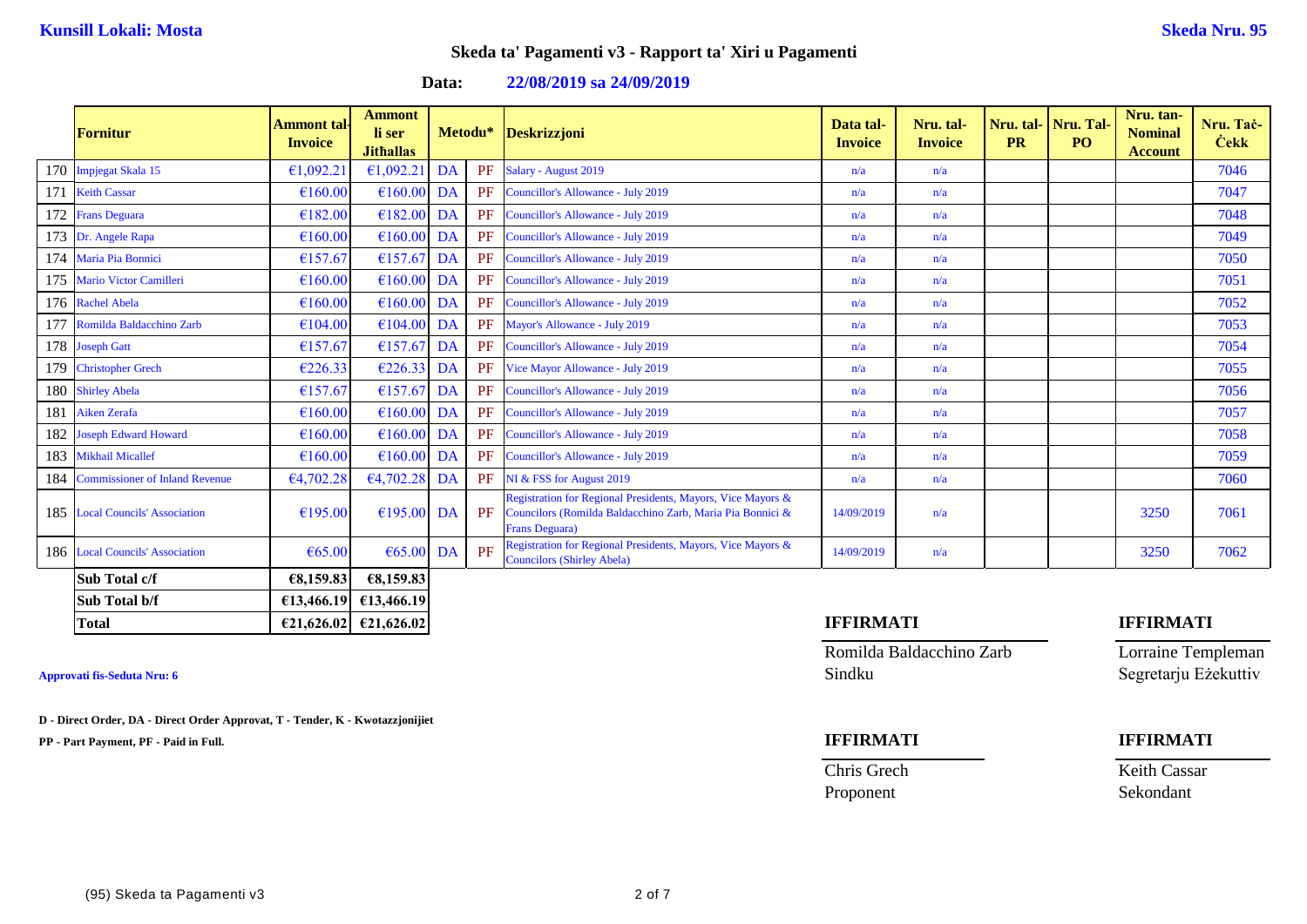**Data: 22/08/2019 sa 24/09/2019**

|     | <b>Fornitur</b>                  | Ammont tal·<br><b>Invoice</b> | <b>Ammont</b><br>li ser<br><b>Jithallas</b> |           | Metodu* | <b>Deskrizzjoni</b>                                                                                                                                                                            | Data tal-<br><b>Invoice</b> | Nru. tal-<br><b>Invoice</b> | Nru. tal-<br><b>PR</b> | Nru. Tal-<br><b>PO</b> | Nru. tan-<br><b>Nominal</b><br><b>Account</b> | Nru. Tač-<br><b>Cekk</b> |
|-----|----------------------------------|-------------------------------|---------------------------------------------|-----------|---------|------------------------------------------------------------------------------------------------------------------------------------------------------------------------------------------------|-----------------------------|-----------------------------|------------------------|------------------------|-----------------------------------------------|--------------------------|
| 187 | GO p.l.c                         | €343.67                       | €343.67                                     | <b>DA</b> | PF      | Bill settlement of acc no. 10177345                                                                                                                                                            | 04/09/2019                  | 65663283                    |                        |                        |                                               | 7063                     |
| 188 | GO p.l.c                         | €25.50                        | €25.50                                      | DA        | PF      | Bill settlement of acc no. 40779529                                                                                                                                                            | 03/09/2019                  | 65548935                    |                        |                        |                                               | 7064                     |
| 189 | <b>Department of Information</b> | €45.00                        | €45.00                                      | DA        | PF      | Notice on Gov. Gazzette Prohibited traffic movements on the 14th<br>& 16th September                                                                                                           | 11/09/2019                  | n/a                         |                        |                        |                                               | 7065                     |
| 190 | <b>Maltapost</b>                 | €28.00                        | €28.00                                      | DA        | PF      | 100 Stamps                                                                                                                                                                                     | n/a                         | n/a                         |                        |                        |                                               | 7066                     |
| 191 | GO p.l.c                         | €13.87                        | €13.87                                      | DA        | PF      | Bill settlement for acc. No. 40424481                                                                                                                                                          | 04/09/2019                  | 65668773                    |                        |                        |                                               | 7067                     |
| 192 | <b>Malta Gaming Authority</b>    | €25.00                        | €25.00                                      | DA        | PF      | Application for non profit games (Tombla / Bingo) Qawra Palace<br>Hotel                                                                                                                        | 08/10/2019                  |                             |                        |                        |                                               | 7068                     |
|     | 193 $GO p.l.c$                   | €24.99                        | €24.99                                      | DA        | PF      | Bill settlement of acc. No. 40111430                                                                                                                                                           | 03/09/2019                  | 65518312                    |                        |                        |                                               | 7069                     |
| 194 | Philip Azzopardi - Petty Cash    | €172.06                       | €172.06                                     | DA        | PF      | Petty cash for the month of August 2019                                                                                                                                                        | Aug - 2019                  |                             |                        |                        |                                               | 7070                     |
| 195 | <b>Adrian Mifsud</b>             | €472.00                       | €472.00                                     | K         | PF      | <b>Data Protection Officer Services August 2019</b>                                                                                                                                            | 31/08/2019                  | Mostal-0005                 |                        |                        | 3190                                          | 7071                     |
|     | 196 Anthony Borg                 | €6,410.98                     | €6,410.98                                   | T         | PF      | Jpkeep & maintenance of Parks, Garden and Soft Areas for the<br>month of August 2019 + cleaning of bins on 4 Sunday and 1 Public<br>holidays as per addendum 1. Extra 2 employees on 15/8/2019 | 06/09/2019                  | 008/19                      |                        |                        | 3061                                          | 7072                     |
|     | 197 C&X Ironmongery              | €73.19                        | €73.19                                      | D         | PF      | Various ironmongery items                                                                                                                                                                      | 15/07/2019                  | 8252                        |                        | 1842                   | 2210/002                                      | 7073                     |
|     | 198 Cauchi's Stationary          | €116.00                       | €116.00                                     | D         | PF      | Various stationary items Batteries / USB Stick / A5 wallet / Felt<br>pen / ruler                                                                                                               | 05/08/2019                  | 508                         |                        |                        | 2620                                          | 7074                     |
| 199 | <b>CSD Office Supplies</b>       | €85.07                        | €85.07                                      | D         | PF      | Various stationary items                                                                                                                                                                       | 07/08/2019                  | 12585                       |                        | 1829                   | 2620                                          | 7075                     |
| 200 | <b>Datatrak IT Services</b>      | €16.48                        | €16.48                                      | DA        | PF      | Pre Region tickets LES August 2019                                                                                                                                                             | 31/08/2019                  | 1012988                     |                        |                        | 3600                                          | 7076                     |
| 201 | Design & Technical Resources Ltd | €236.00                       | €236.00                                     | т         | PF      | Profesional fees covering setting out hawkers bays prior to village<br>east                                                                                                                    | 07/08/2019                  | DG/20 1908 04               |                        |                        | 3130                                          | 7077                     |
| 202 | <b>Eagle Security Systems</b>    | €41.30                        | €41.30                                      | K         | PF      | Service call on CCTV footage                                                                                                                                                                   | 17/08/2019                  | 2971                        |                        |                        | 3110                                          | 7078                     |
| 203 | <b>Frankie Mifsud</b>            | €75.00                        | €75.00                                      | D         | PF      | <b>Opening blockage at Disabled Public Convenience</b>                                                                                                                                         | 12/08/2019                  | 8686                        |                        | 1818                   | 2972                                          | 7079                     |
| 204 | G.3.B Ltd                        | €496.57                       | €496.57                                     | T         | PF      | <b>Jpkeep of public convenience August 2019</b>                                                                                                                                                | 27/08/2019                  | <b>MST 23/19</b>            |                        |                        | 3053                                          | 7080                     |
|     | Sub Total c/f                    | €8,700.68                     | €8,700.68                                   |           |         |                                                                                                                                                                                                |                             |                             |                        |                        |                                               |                          |
|     | Sub Total b/f                    | €21,626.02                    | €21,626.02                                  |           |         |                                                                                                                                                                                                |                             |                             |                        |                        |                                               |                          |

**D - Direct Order, DA - Direct Order Approvat, T - Tender, K - Kwotazzjonijiet**

**PP - Part Payment, PF - Paid in Full. IFFIRMATI IFFIRMATI**

### **Total €30,326.70 €30,326.70 IFFIRMATI IFFIRMATI**

Romilda Baldacchino Zarb Lorraine Templeman **Approvati fis-Seduta Nru: 6** Sindku Segretarju Eżekuttiv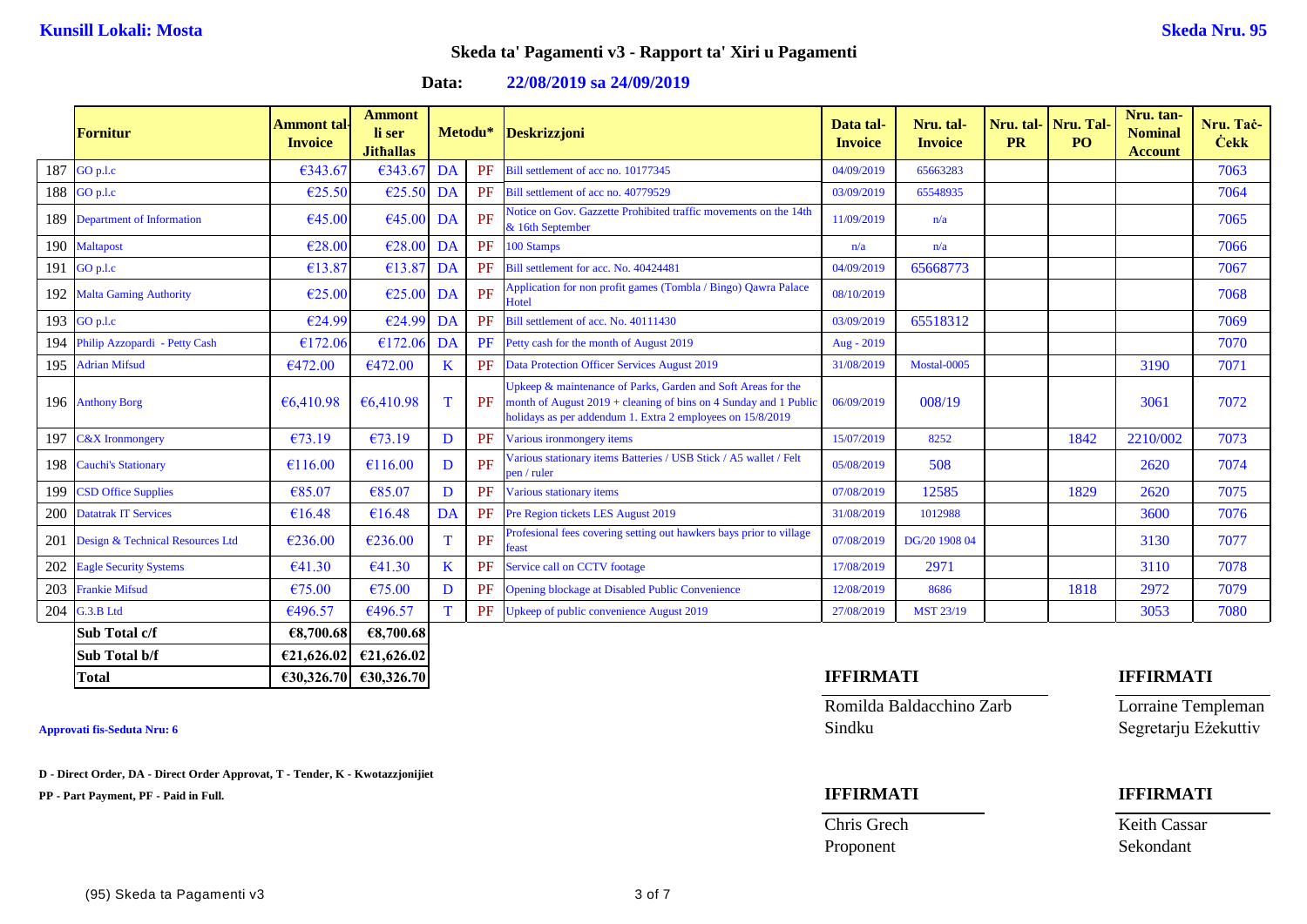**Data: 22/08/2019 sa 24/09/2019**

| <b>Fornitur</b>                   | Ammont tal <sub>'</sub><br><b>Invoice</b> | <b>Ammont</b><br>li ser<br><b>Jithallas</b> | Metodu* |    | <b>Deskrizzjoni</b>                                                                                            | Data tal-<br><b>Invoice</b> | Nru. tal-<br><b>Invoice</b> | Nru. tal-<br><b>PR</b> | Nru. Tal<br>PO <sub>1</sub> | Nru. tan-<br><b>Nominal</b><br><b>Account</b> | Nru. Tac-<br><b>Cekk</b> |
|-----------------------------------|-------------------------------------------|---------------------------------------------|---------|----|----------------------------------------------------------------------------------------------------------------|-----------------------------|-----------------------------|------------------------|-----------------------------|-----------------------------------------------|--------------------------|
| 205 George Bonello                | €410.00                                   | €410.00                                     | D       | PF | Band performance during cultural events on 8/8/19 and 28/8/19                                                  | 30/08/2019                  | 3008                        |                        | 1826                        | 3360                                          | 7081                     |
| 206 Grupp Armar Marija Assunta    | €1,455.00                                 | €1,455.00                                   | D       | PF | Bnadar, fustun u listi tad-dawl (Centru Civiku Mosta)                                                          | 26/08/2019                  | 003/2019                    |                        | 1792                        | 7101                                          | 7082                     |
| 207 HomeMark                      | €2,246.00                                 | €2,246.00                                   | D       | PF | Airconditioners for Mosta Regional Library incl dismalting the<br>old ones and extra copper                    | 13/09/2019                  | 35939                       |                        | 1821                        |                                               | 7083                     |
| 208 Il-Kummissarju tal-Pulizija   | €290.94                                   | €480.40                                     | DA      | PF | Extra Duty police 9/8/2019 St Mary band Concert                                                                | 20/08/2019                  | 80959                       |                        |                             | 3340                                          | 7084                     |
| 209 Il-Kummissarju tal-Pulizija   | €189.46                                   |                                             | DA      | PF | Extra Duty police 30/7/2019 Nicolo Isouard band Concert                                                        | 31/07/2019                  | 80952                       |                        |                             | 3340                                          | 7084                     |
| 210 Jimmy Muscat                  | €3,397.81                                 | €3,397.81                                   | T       | PF | <b>Bulky refuse collection August 2019</b>                                                                     | 31/08/19                    | 008/19                      |                        |                             | 3042                                          | 7085                     |
| 211 Koperattiva Tabelli u Sinjali | €254.31                                   | €2,211.54                                   | T       | PF | Traffic signs $\&$ street names (Job sheet 1381) in various streets                                            | 21/06/2019                  | 25530                       |                        | 13/24/46/84<br>93/101-19    | 3059                                          | 7086                     |
| 212 Koperattiva Tabelli u Sinjali | €217.83                                   |                                             | T       | PF | Traffic signs, mirror & street name (Job sheet 1382) in various<br>streets                                     | 21/06/2019                  | 25531                       |                        | 46/59/79/90<br>19           | 3059                                          | 7086                     |
| 213 Koperattiva Tabelli u Sinjali | €144.40                                   |                                             | T       | PF | Road marking yellow paint D/Note no. 5372                                                                      | 05/07/2019                  | 25522                       |                        | 015-19                      | 2365                                          | 7086                     |
| 214 Koperattiva Tabelli u Sinjali | €200.65                                   |                                             | т       | PF | Road markings (Job sheet 16581) in Triq l-Gherien, Triq il-Biedja<br>& Triq Salvu Gatt                         | 05/07/2019                  | 25535                       |                        | 102/112-19                  | 2365                                          | 7086                     |
| 215 Koperattiva Tabelli u Sinjali | €124.01                                   |                                             | T       | PF | Road markings (Job sheet 16582) in Triq Salvu Gatt                                                             | 05/07/2019                  | 25536                       |                        | 112-19                      | 2365                                          | 7086                     |
| 216 Koperattiva Tabelli u Sinjali | €225.74                                   |                                             | T       | PF | Road markings (Job sheet 16610) in Triq A. Gatt, Triq Wied il-<br>Ghasel, Triq il-Kbira & Triq Sant'Anna       | 15/07/2019                  | 25537                       |                        | 112/117-19                  | 2365                                          | 7086                     |
| 217 Koperattiva Tabelli u Sinjali | €193.17                                   |                                             | T       | PF | Road Markings (Job sheet 16663) in Triq l-Oratorju & Triq id-<br>Dawr                                          | 22/07/2019                  | 25619                       |                        |                             | 2365                                          | 7086                     |
| 218 Koperattiva Tabelli u Sinjali | €322.87                                   |                                             | T       | PF | Road markings (Job sheet 16664) in Triq il-Kbira                                                               | 22/07/2019                  | 25620                       |                        | 117-19                      | 2365                                          | 7086                     |
| 219 Koperattiva Tabelli u Sinjali | €9.74                                     |                                             | T       | PF | Road markings (Job sheet 16665) in Triq il-Kbira                                                               | 22/07/2019                  | 25621                       |                        | 117-19                      | 2365                                          | 7086                     |
| 220 Koperattiva Tabelli u Sinjali | €198.93                                   |                                             | Т       | PF | Fraffic signs & mirrors (Job sheet 1388) in Triq F. Bartolo, Triq<br>Patri Guze Delia, Vial Ragusa & Triq Gafa | 24/07/2019                  | 25633                       |                        | 99/108/114-<br>19           | 3059                                          | 7086                     |
| 221 Koperattiva Tabelli u Sinjali | €319.89                                   |                                             | т       | PF | Road markings, Traffic management (Job 16614) in Triq Carmelo<br>Dimech                                        | 26/07/2019                  | 25622                       |                        | 117-19                      | 2365                                          | 7086                     |
| Sub Total c/f                     | €10,200.75                                | €10,200.75                                  |         |    |                                                                                                                |                             |                             |                        |                             |                                               |                          |
| Sub Total b/f                     |                                           | €30,326.70 €30,326.70                       |         |    |                                                                                                                |                             |                             |                        |                             |                                               |                          |

**D - Direct Order, DA - Direct Order Approvat, T - Tender, K - Kwotazzjonijiet**

**PP - Part Payment, PF - Paid in Full. IFFIRMATI IFFIRMATI**

### **Total €40,527.45 €40,527.45 IFFIRMATI IFFIRMATI**

Romilda Baldacchino Zarb Lorraine Templeman **Approvati fis-Seduta Nru: 6** Sindku Segretarju Eżekuttiv

Chris Grech Keith Cassar

Proponent Sekondant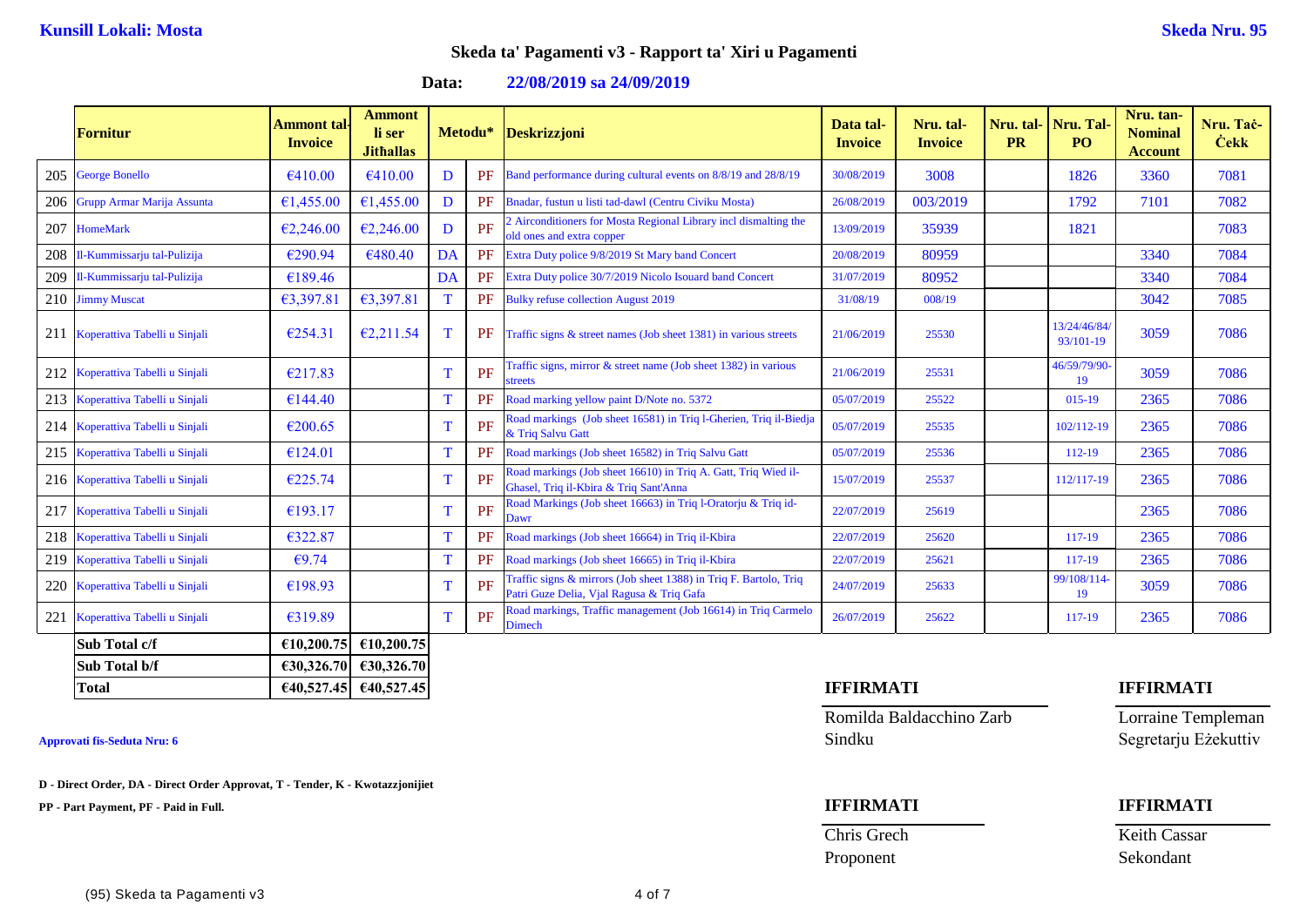**Data: 22/08/2019 sa 24/09/2019**

|     | Fornitur                            | <b>Ammont</b> tal-<br><b>Invoice</b> | <b>Ammont</b><br>li ser<br><b>Jithallas</b> | Metodu* |    | <b>Deskrizzjoni</b>                                                                                        | Data tal-<br><b>Invoice</b> | Nru. tal-<br><b>Invoice</b> | Nru. tal-<br><b>PR</b> | Nru. Tal<br>PO <sub>1</sub> | Nru. tan-<br><b>Nominal</b><br><b>Account</b> | Nru. Tač-<br><b>Cekk</b> |
|-----|-------------------------------------|--------------------------------------|---------------------------------------------|---------|----|------------------------------------------------------------------------------------------------------------|-----------------------------|-----------------------------|------------------------|-----------------------------|-----------------------------------------------|--------------------------|
|     | Malta Libraries                     | €528.13                              | €528.13                                     | DA      | PF | Service of librarian (Saturdays) January & June 2019                                                       | 19/08/2019                  | <b>INV0057</b>              |                        |                             | 2995                                          | 7087                     |
| 223 | <b>Melchiore Dimech obo Dimbros</b> | €365.52                              | €706.12                                     |         | PF | Cleaning services July 2019                                                                                | 08/08/2019                  | 3384                        |                        |                             | 3055                                          | 7088                     |
| 224 | <b>Melchiore Dimech obo Dimbros</b> | €340.60                              |                                             | T       | PF | <b>Cleaning services August 2019</b>                                                                       | 05/09/2019                  | 3440                        |                        |                             | 3055                                          | 7088                     |
| 225 | <b>Micamed Ltd</b>                  | €389.40                              | €1,715.78                                   | T       | PF | Various repairs on decorative lamps in Pjazza Rotunda done before<br>village feast                         | 22/08/2019                  | <b>MST 03-19</b>            |                        | 126-2019                    | 3010                                          | 7089                     |
|     | 226 Micamed Ltd                     | €469.64                              |                                             | T       | PF | Vew lamp in Triq il-Fortizza (between Paramount Garages and car<br>wash)                                   | 22/08/2019                  | 3011                        |                        |                             | 3010                                          | 7089                     |
| 227 | <b>Micamed Ltd</b>                  | €469.64                              |                                             | T       | PF | Shifting / New lamp in Triq tal-Milord near gate of St Rose<br>damaged by accident Invoiced 72.2019        | 03/09/2019                  | 3052                        |                        |                             | 3010                                          | 7089                     |
| 228 | <b>Micamed Ltd</b>                  | €23.60                               |                                             | T       | PF | <b>Street Lighting Maintenance (W694)</b>                                                                  | 05/08/2019                  | 3201                        |                        |                             | 3010                                          | 7089                     |
| 229 | <b>Micamed Ltd</b>                  | $\epsilon$ <sub>0.00</sub>           |                                             | T       | PF | <b>Street Lighting Maintenance (T002)</b>                                                                  | 05/08/2019                  | 3203                        |                        |                             | 3010                                          | 7089                     |
|     | 230 Micamed Ltd                     | $\epsilon$ <sub>0.00</sub>           |                                             | T       | PF | <b>Street Lighting Maintenance (W447)</b>                                                                  | 06/08/2019                  | 3225                        |                        |                             | 3010                                          | 7089                     |
| 231 | <b>Micamed Ltd</b>                  | €157.00                              |                                             | T       | PF | <b>Street Lighting Maintenance (W469)</b>                                                                  | 06/08/2019                  | 3226                        |                        |                             | 3010                                          | 7089                     |
|     | 232 Micamed Ltd                     | €206.50                              |                                             | T       | PF | <b>Street Lighting Maintenance (W779)</b>                                                                  | 07/08/2019                  | 3234                        |                        |                             | 3010                                          | 7089                     |
|     | 233 Micamed Ltd                     | $\epsilon$ <sub>0.00</sub>           |                                             | T       | PF | <b>Street Lighting Maintenance (W038)</b>                                                                  | 07/08/2019                  | 3236                        |                        |                             | 3010                                          | 7089                     |
|     | 234 Pace & Mercieca                 | €155.41                              | €155.41                                     | D       | PF | piece plywood & 1 piece chipboard                                                                          | 04/09/2019                  | 33817                       |                        | 1843                        |                                               | 7090                     |
|     | 235 Peter Calleja                   | €35.00                               | €35.00                                      | D       | PF | 3th Aug meeting and report on Ficus nitida trees at Pjazza Anglu<br>Gatt                                   | 22/08/2019                  | 519                         |                        |                             | 3190                                          | 7091                     |
|     | 236 Philip Azzopardi                | €2,246.16                            | €2,246.16                                   | T       | PF | Maintenance hand / Messenger for the month of August 2019                                                  | 10/09/2019                  | 015/19                      |                        |                             |                                               | 7092                     |
|     | 237 Philip Azzopardi                | €650.00                              | €650.00                                     | T       | PF | Use of van for the month of August 2019                                                                    | 10/09/2019                  | 016/19                      |                        |                             |                                               | 7093                     |
|     | 238 Pisani Florist                  | €104.00                              | €133.50                                     | D       | PF | If flower bouquets (cermony $3/8/2019$ & funeral $5/08/2019$ ) and 1<br>stand bouquet (Santa Marija Feast) | 05/08/2019                  | 1026                        |                        | 1822                        | 3340                                          | 7094                     |
|     | 239 Pisani Florist                  | €29.50                               |                                             | D       | PF | I flower bouquet (funeral 20/8/2019)                                                                       | 23/08/2019                  | 1043                        |                        | 1836                        | 3340                                          | 7094                     |
|     | Sub Total c/f                       | €6,170.10                            | €6,170.10                                   |         |    |                                                                                                            |                             |                             |                        |                             |                                               |                          |
|     | Sub Total b/f                       | 640,527.45                           | €40,527.45                                  |         |    |                                                                                                            |                             |                             |                        |                             |                                               |                          |

**D - Direct Order, DA - Direct Order Approvat, T - Tender, K - Kwotazzjonijiet**

**PP - Part Payment, PF - Paid in Full. IFFIRMATI IFFIRMATI**

### **Total €46,697.55 €46,697.55 IFFIRMATI IFFIRMATI**

Romilda Baldacchino Zarb Lorraine Templeman **Approvati fis-Seduta Nru: 6** Sindku Segretarju Eżekuttiv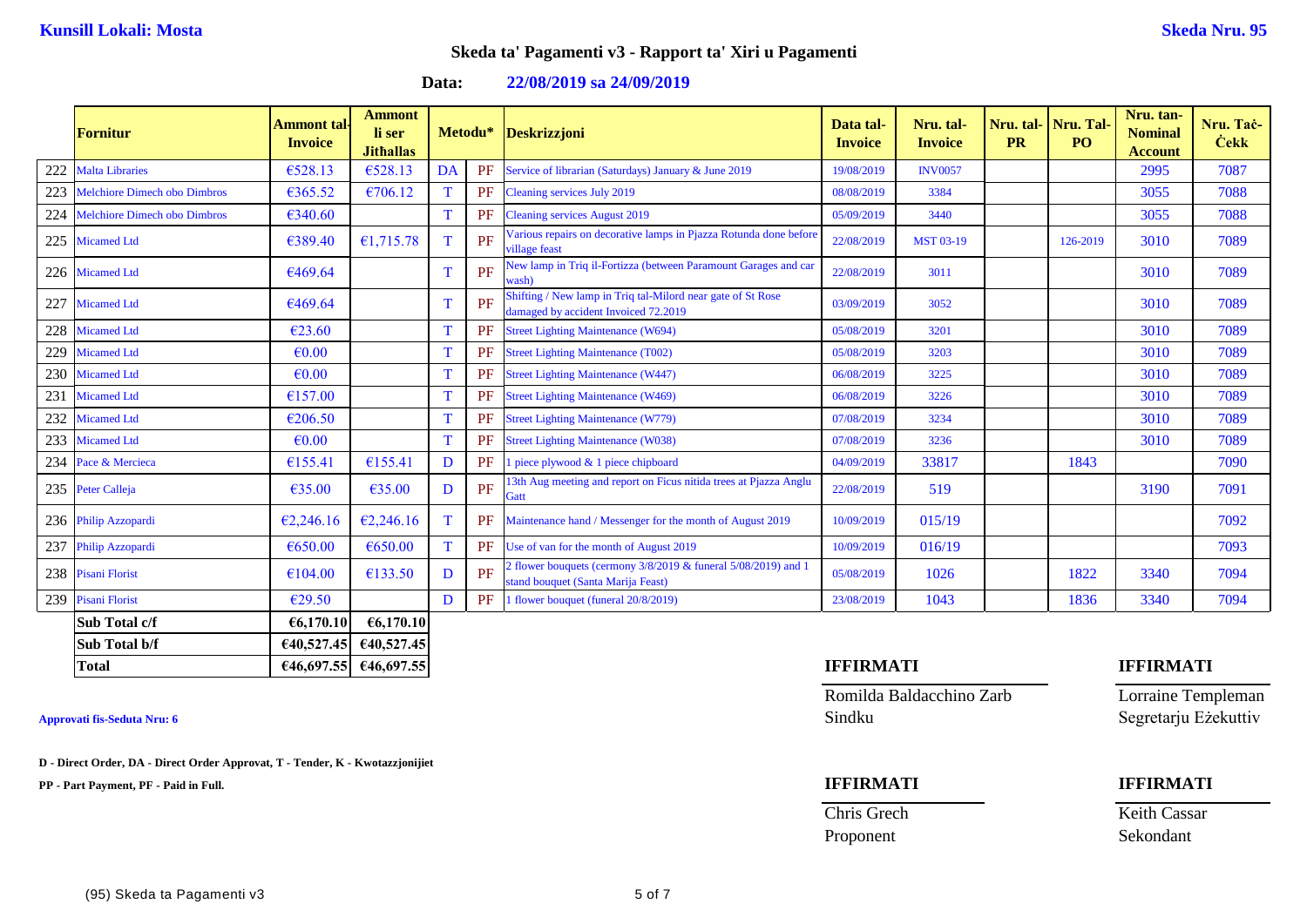**Data: 22/08/2019 sa 24/09/2019**

|     | Fornitur                              | Ammont tal-<br><b>Invoice</b> | <b>Ammont</b><br>li ser<br><b>Jithallas</b> |         | Metodu* | <b>Deskrizzjoni</b>                                                  | Data tal-<br><b>Invoice</b> | Nru. tal-<br><b>Invoice</b> | Nru. tal-<br><b>PR</b> | Nru. Tal-<br>PO. | Nru. tan-<br><b>Nominal</b><br><b>Account</b> | Nru. Tač-<br><b>Cekk</b> |
|-----|---------------------------------------|-------------------------------|---------------------------------------------|---------|---------|----------------------------------------------------------------------|-----------------------------|-----------------------------|------------------------|------------------|-----------------------------------------------|--------------------------|
|     | 240 Piscopo Cash & Carry              | €94.24                        | €94.24                                      | D       | PF      | Beverages for festin anziani 8/8/2019                                | 07/08/2019                  | 11000225                    |                        |                  | 3360                                          | 7095                     |
|     | 241 PwC Malta Technology Services Ltd | €206.50                       | €206.50                                     | K       | PF      | IT Services rendered in August 2019                                  | 31/08/2019                  | MLT3920072<br>8             |                        |                  | 3110                                          | 7096                     |
|     | 242 Resource Support & Services Ltd   | €38.04                        | €38.04                                      | DA      | PF      | Overtime duties performed by A. Bugeja on the 16th & 17th            | 08/08/2019                  | <b>Claim 13351</b>          |                        |                  | 3190                                          | 7097                     |
|     | 243 Sanitech Premier                  | €826.00                       | €826.00                                     | D       | PF      | Mobile toilet for Mosta Feast (From 9th till 15th) near Civic Centre | 09/08/2019                  | 28                          |                        | 1825             | 3360                                          | 7098                     |
|     | 244 SG Solutions Ltd                  | €248.46                       | €532.23                                     | $\bf K$ | PF      | Photopies Lease Fee + copies July 2019                               | 31/07/2019                  | 132967                      |                        |                  | 3110                                          | 7099                     |
|     | 245 SG Solutions Ltd                  | €283.77                       |                                             | $\bf K$ | PF      | Photopies Lease Fee + copies August 2019                             | 31/08/2019                  | 134724                      |                        |                  | 3110                                          | 7099                     |
|     | 246 Silver Star Transport Limited     | €233.64                       | €467.28                                     | T       | PF      | <b>Transport Service Day Centre July 2019</b>                        | 31/07/2019                  | 10005596                    |                        |                  | 3560                                          | 7100                     |
| 247 | <b>Silver Star Transport Limited</b>  | €233.64                       |                                             | T       | PF      | <b>Transport Service Day Centre August 2019</b>                      | 31/08/2019                  | 10005623                    |                        |                  | 3560                                          | 7100                     |
|     | 248 Ta' Karla Cellars                 | €316.79                       | €644.02                                     | D       | PF      | Beverages for activity 22/8/2019                                     | 14/08/2019                  | 10009149                    |                        | 1835             | 3360                                          | 7101                     |
|     | 249 Ta' Karla Cellars                 | €7.20                         |                                             | D       | PF      | Plastic cups                                                         | 14/08/2019                  | 10009150                    |                        | 1835             | 3360                                          | 7101                     |
|     | 250 Ta' Karla Cellars                 | €330.73                       |                                             | D       | PF      | Beverages for Gieh / Jum il-Mosta                                    | 10/09/219                   | 10009545                    |                        | 1848             | 3360                                          | 7101                     |
| 251 | <b>Ta' Karla Cellars</b>              | $-610.70$                     |                                             | D       |         | Less plastic cups (returned)                                         | 16/09/2019                  | CN 13000593                 |                        | 1848             |                                               | 7101                     |
| 252 | <b>Treecake</b>                       | €426.30                       | €426.30                                     | D       | PF      | Catering for festin anziani 8/8/2019                                 | 08/08/2019                  | 74                          |                        | 1831             | 3360                                          | 7102                     |
|     | 253 Unijob                            | €538.73                       | €559.23                                     | D       | PF      | Various ironmongery items                                            | 17/07/2019                  | 31233                       |                        | 1839             | 221/002                                       | 7103                     |
|     | 254 Unijob                            | $\epsilon$ 20.50              |                                             | D       | PF      | Garbage bags and gloves for Clean up Malta 15/9/2019                 | 13/09/2019                  | 31432                       |                        | 1869             |                                               | 7103                     |
|     | 255 V&C Contractors Ltd               | €7,480.00                     | €7,480.00                                   |         | PF      | Resurfacing of roads Re: PPP1 (3rd instalment in 2019)               | 27/09/2019                  | 4735                        |                        |                  |                                               | 7104                     |
|     |                                       |                               |                                             |         |         |                                                                      |                             |                             |                        |                  |                                               |                          |
|     | Sub Total c/f                         | €11,273.84                    | €11,273.84                                  |         |         |                                                                      |                             |                             |                        |                  |                                               |                          |
|     | Sub Total b/f                         | €46,697.55                    | €46,697.55                                  |         |         |                                                                      |                             |                             |                        |                  |                                               |                          |
|     | <b>Total</b>                          |                               | €57,971.39 €57,971.39                       |         |         |                                                                      | <b>IFFIRMATI</b>            |                             |                        |                  | <b>IFFIRMATI</b>                              |                          |

**D - Direct Order, DA - Direct Order Approvat, T - Tender, K - Kwotazzjonijiet**

**PP - Part Payment, PF - Paid in Full. IFFIRMATI IFFIRMATI**

Romilda Baldacchino Zarb Lorraine Templeman **Approvati fis-Seduta Nru: 6** Sindku Segretarju Eżekuttiv